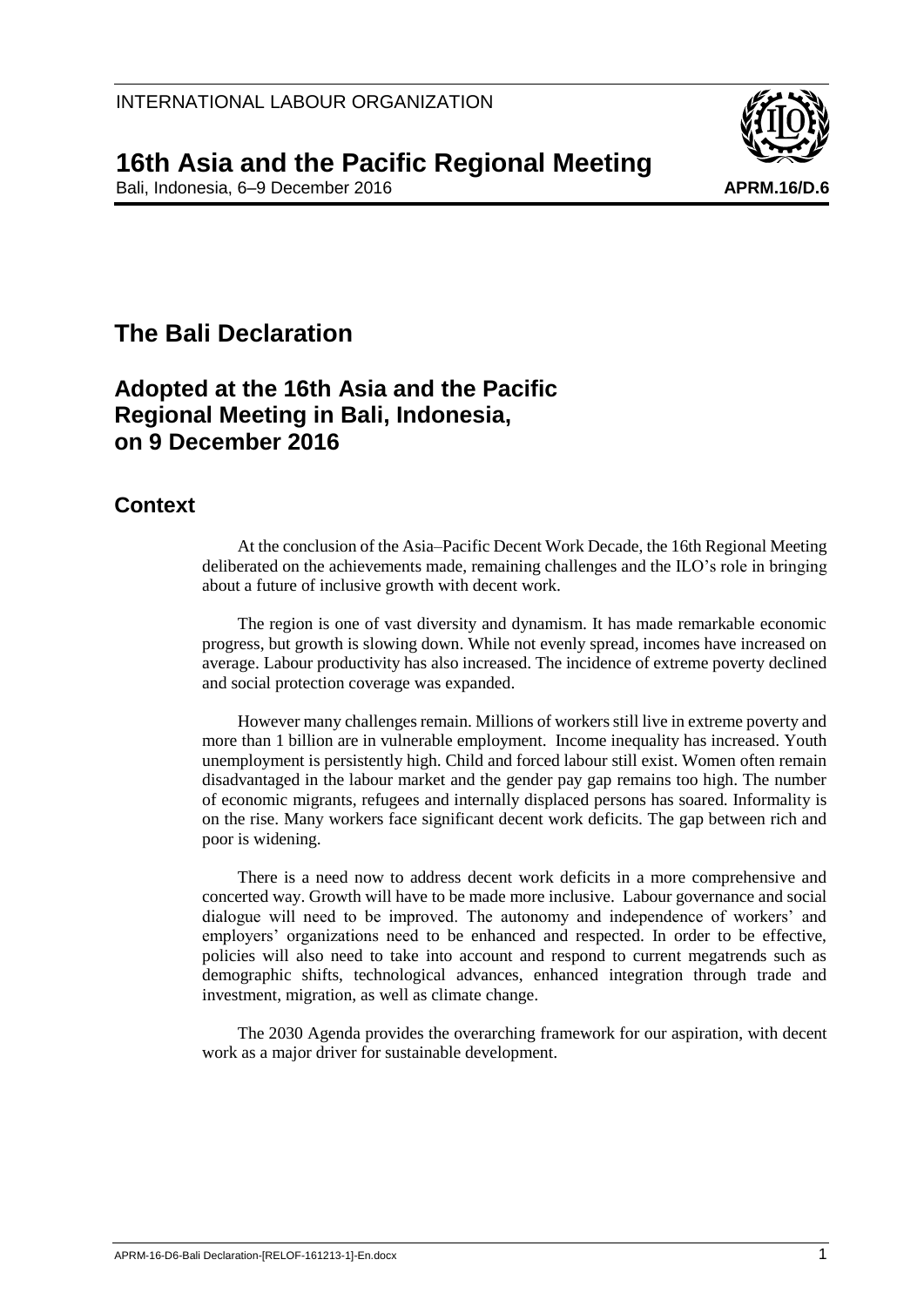### **Priorities for national policy and action**

Governments, employers and workers in the region agree that action to promote decent work fosters inclusive growth and social justice, stimulates economic dynamism and innovation, and drives sustainable development.

Building and strengthening labour market institutions that enable the realization of decent work for all are key to addressing the challenges faced by constituents.

During the period leading up to the 17th Asia and the Pacific Regional Meeting, policy priorities for member States in the region, to be implemented in consultation with the social partners, include:

- 1. realizing fundamental principles and rights at work and increasing the ratification rate as well as the application of fundamental labour standards, particularly the Freedom of Association and Protection of the Right to Organise Convention, 1948 (No. 87), and the Right to Organise and Collective Bargaining Convention, 1949 (No. 98), including a policy environment that enables the realization of these rights;
- 2. developing policies for more decent jobs through:
	- (a) macroeconomic policy frameworks for inclusive growth;
	- (b) an enabling environment for sustainable enterprises and entrepreneurship;
	- (c) institutions for skills development, certification and valuation that are responsive to employers' and workers' needs through social dialogue;
	- (d) targeted efforts at promoting decent work for traditionally disadvantaged categories of workers, including youth, people with disabilities, migrant workers, national minorities and indigenous peoples, and people living with HIV and AIDS;
	- (e) the elimination of non-standard forms of employment that do not respect fundamental principles and rights at work, and are not in accordance with elements of the Decent Work Agenda; and
	- (f) measures facilitating the transition of workers from the informal to the formal economy, particularly the extension of labour market institutions to rural areas;
- 3. responding to the impact of technological innovation on employers and workers;
- 4. accelerating action to eliminate child labour and forced labour;
- 5. reversing widening inequalities and the incidence of low-paid work by:
	- (a) investing in collective bargaining as a wage-fixing mechanism;
	- (b) building on a minimum wage floor through social dialogue; and
	- (c) sharing of productivity increases;
- 6. building resilience in situations of crisis arising from conflicts and disasters, through the promotion of employment-intensive recovery and stabilization measures based on respect for decent work principles;
- 7. closing gender gaps in opportunity and treatment at work through: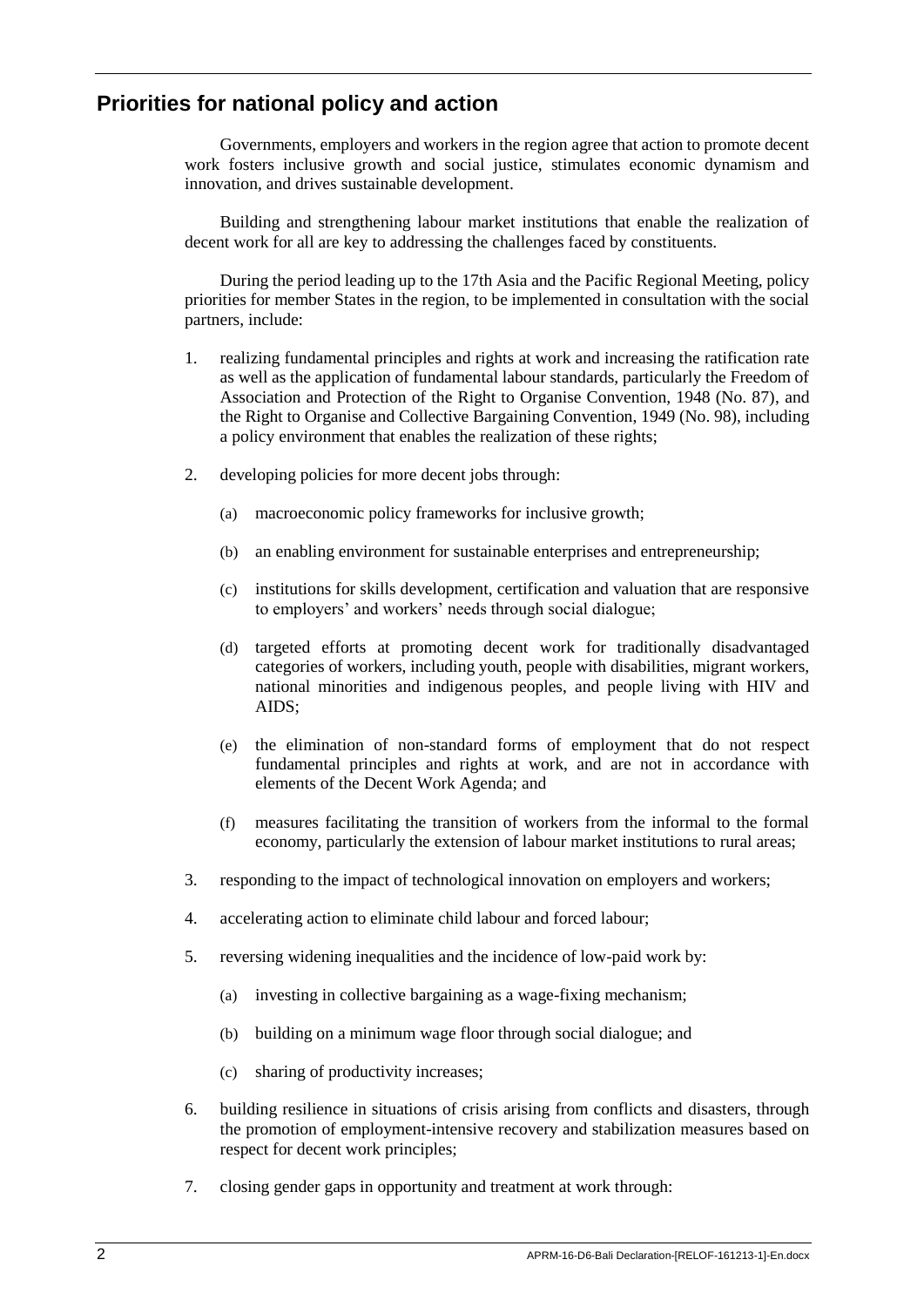- (a) measures to break down barriers to women's labour force participation and advancement;
- (b) promotion of equal pay for work of equal value;
- (c) extended maternity protection measures;
- (d) measures enabling women and men to balance work and care responsibilities;
- 8. enhancing labour migration policies based on relevant international labour standards that:
	- (a) recognize the labour market needs of all;
	- (b) are based on the General principles and operational guidelines on fair recruitment (2016), including no charging of recruitment fees or related costs to workers; and the entitlement of workers to keep in their possession travel and identity documents;
	- (c) provide adequate protection to all migrant workers, including through better portability of skills and social security benefits;
	- (d) take into account the ILO Multilateral Framework on Labour Migration (2005);
	- (e) redress employer–worker relationships that impede workers' freedom of movement, their right to terminate employment or change employers, taking into account any contractual obligations that may apply, and their right to return freely to their countries of origin;
- 9. recognizing the potential of global supply chains (GSCs) and addressing decent work deficits in line with the conclusions of the 2016 ILC discussion on decent work in GSC<sub>s</sub>;
- 10. maximizing the opportunities for decent work arising from investment, trade and the operation of multinational enterprises, through the promotion and application of the ILO Tripartite Declaration of Principles concerning Multinational Enterprises and Social Policy (2006);
- 11. extending social protection, including by establishing sustainable social security systems and by establishing, maintaining and upgrading social protection floors comprising basic social security guarantees based on the Social Protection Floors Recommendation, 2012 (No. 202);
- 12. strengthening social dialogue and tripartism based on full respect for freedom of association and collective bargaining, and the autonomy and independence of workers' and employers' organizations;
- 13. strengthening labour market institutions, including labour inspection.

In the implementation of these policy priorities all relevant international labour standards should be taken into account.